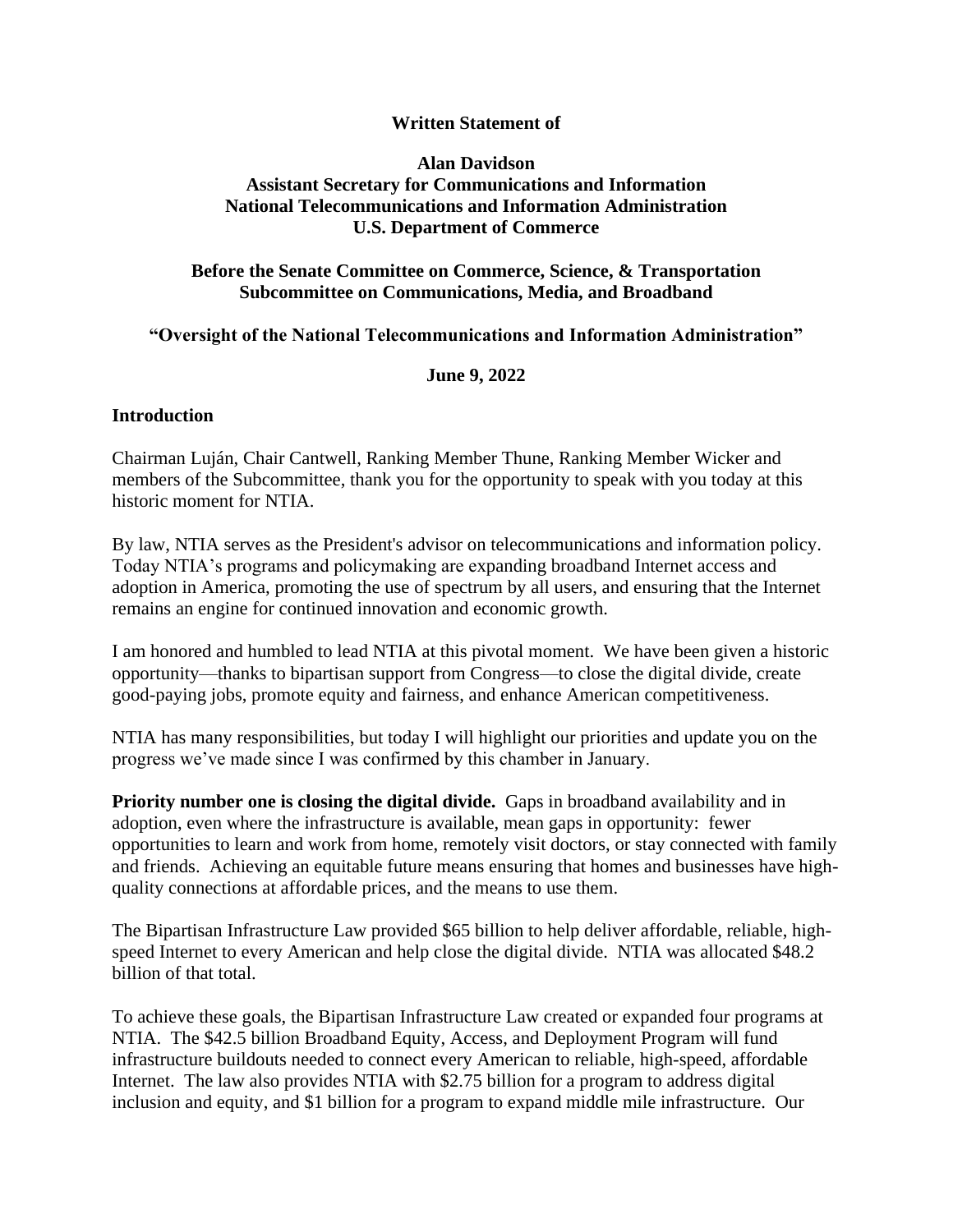active Tribal Broadband Connectivity Program received an additional \$2 billion to help further our efforts with tribal communities.

I am pleased to report that on May 13th—ahead of our statutory deadlines—NTIA announced \$45 billion in funding by issuing the first Notices of Funding Opportunity for three of these programs: the Broadband, Equity Access, and Deployment Program, the Ensuring Middle Mile Broadband Infrastructure Program, and the State Digital Equity Planning Grant Program. In drafting the Notices of Funding Opportunity, NTIA faithfully implemented the Bipartisan Infrastructure Law. NTIA reviewed and incorporated feedback from the broad array of stakeholders who commented in response to our Request for Comment, as well as input that we received from Members of Congress, Governors, Mayors, and other elected officials throughout the country who are all working close the digital divide. I am even more pleased to report that, as of this week, 36 states and territories across the country have submitted letters of intent to participate in the Broadband, Equity Access, and Deployment program.

In addition to these Bipartisan Infrastructure Law programs, NTIA is working to implement the separate \$1.5 billion in broadband grant funding included as part of the Consolidated Appropriations Act of 2021. We have awarded 13 grants totaling more than \$277 million as part of the Broadband Infrastructure Program and have made another 33 awards for \$83 million from the Tribal Broadband Connectivity Program. On a rolling basis this summer, we expect to announce a total of over \$1 billion in Tribal broadband and Connecting Minority Communities Pilot Program awards.

**NTIA's second focus area is ensuring access to spectrum.** NTIA serves a critical role in ensuring the most effective and efficient use of this scarce Federal resource across the Federal government. That includes meeting critical Federal mission needs while coordinating with the Federal Communications Commission to support advanced wireless technologies, so we can realize the promise of next generation services and connected devices. As I stated during my confirmation hearing, I am committed to working toward a coordinated, national approach to spectrum use, promoting evidence-based approaches to spectrum allocation, and leaning on innovative new technology to ensure we meet current and future demands.

We have made great progress already on this front. In February, one of my first acts as Assistant Secretary was establishing the Spectrum Coordination Initiative in conjunction with FCC Chairwoman Rosenworcel. The Initiative's purpose is to improve coordination on spectrum management between our agencies, including regular high-level meetings and renewed efforts to develop a National Spectrum Strategy. At our inaugural meeting in March, we launched a joint task force for the purposes of updating our interagency Memorandum of Understanding for the first time in 20 years. I am pleased with our progress to date. We continue to meet monthly to ensure that spectrum policy decisions foster economic growth, ensure our national and homeland security, maintain U.S. global leadership, and advance other vital U.S. needs.

**Finally, NTIA supports secure, private, free and open communications around the world.** We are working to bolster our nation's cybersecurity, strengthen public safety communications, protect privacy, and advocate for America's vision of free and open communications. We are playing a leading role in the U.S. government's efforts to increase market competitiveness and